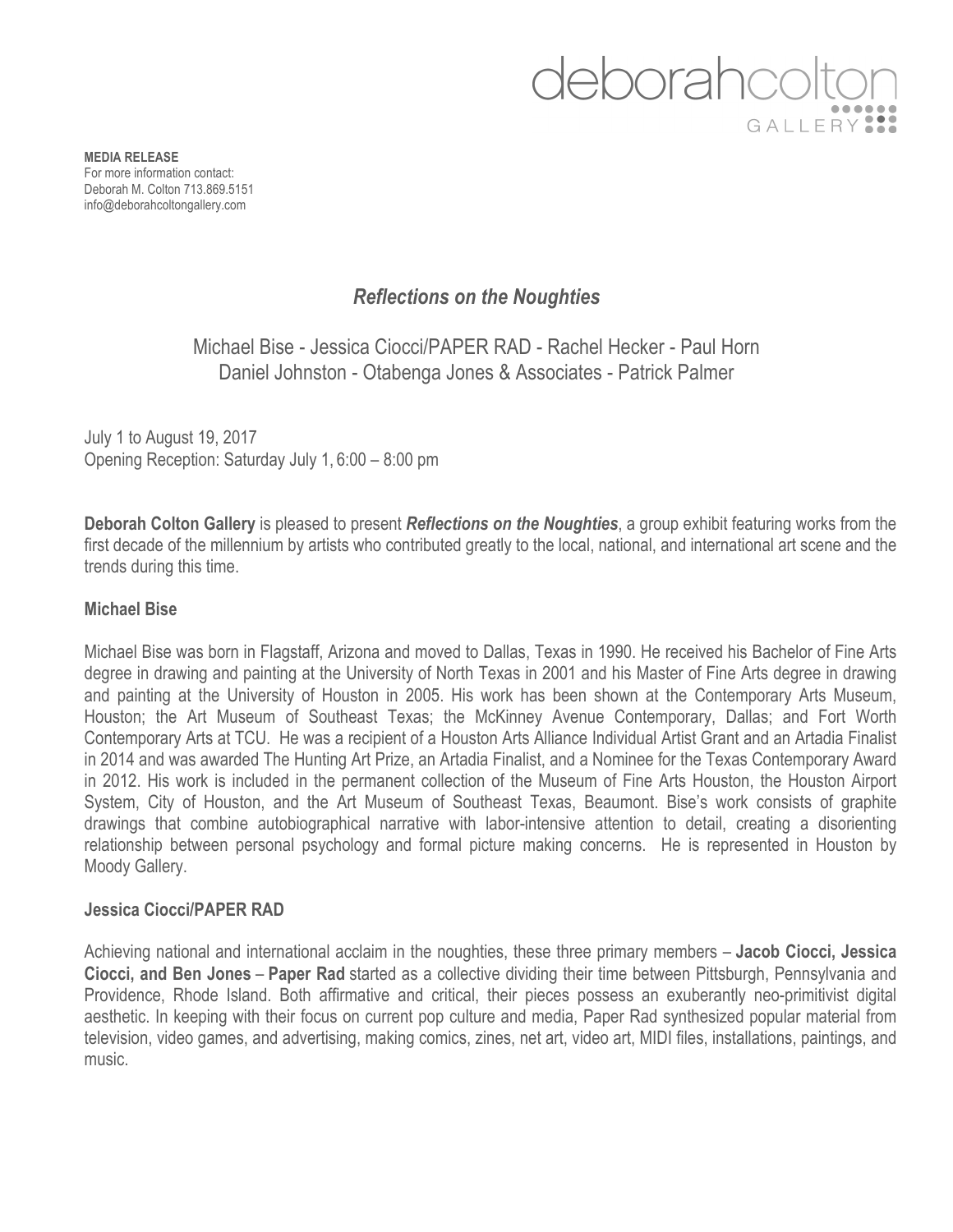### **Rachel Hecker**

Rachel Hecker was born in Providence, Rhode Island. She attended Moore College of Art, and after receiving her BFA in Sculpture, she returned to RI, where she got her MFA in Painting from the Rhode Island School of Design. She is currently an Associate professor of painting at the University of Houston.

Hecker has received considerable critical attention for her solo exhibitions in Texas venues, such as the Contemporary arts Museum in Houston, the Dallas Museum of Art, and ArtPace in San Antonio. Additionally, she has shown in commercial and university galleries and alternative spaces throughout the United States. Hecker was awarded a National Endowment for the Arts award in Painting, and is currently represented in many public and private collections including the Houston, Dallas, and New Orleans Museums of Art. In Houston, Rachel Hecker is represented by Texas Gallery.

Hecker's work shares a common lineage rooted in the ancestral history of Pop art, but in contrast to Warhol and Lichtenstein who's art operated according to a larger cultural scope, Hecker's approach reflects concepts and concerns that express a more temporal intimacy. Most interesting though is how her work and practice transcends the Pop Art impulse. Whereas the common Pop Art canon seeks to expose the margin between consumers of high and mass culture by examining methods implicit of mass production, Hecker painstakingly recreates the machine-manufactured appearance by hand. In doing so, Hecker elevates the significance of time spent painting, adding a deeper conceptual component, so as to underscore the fleeting permanence between life and time.

#### **Paul Horn**

Paul Horn is a Houston based artist and curator best known for his three-dimensional collages and sculptures that draw from images and motifs found in popular culture. His carefully orchestrated exhibitions often feature artwork in nontraditional exhibition environments as a means of re-contextualizing Pop Art within contemporary sensibilities. His work has been reviewed by the esteemed trifecta of art journals: Artforum, *ARTnews,* and *Art in America*. He also has had reviews in *Houston Press, The Houston Chronicle, Artlies,* and *Glasstire.* 

Among Paul Horn's numerous solo and group exhibitions are shows at the Ulrich Museum of Art in Wichita, Kansas, and the Contemporary Art Museum at the University of South Florida. He began his artistic career during his graduate studies at the University of Houston, where he also has been exhibited. Using venues from a Holiday Inn to an elevator carriage, and even a Quick Mart convenience store, he has not only made the art a focal point, but also engages the viewer as part of the exhibition as well. In Houston, Paul Horn is represented by Deborah Colton Gallery.

#### **Daniel Johnston**

Daniel Johnston has spent approximately the last 20 years exposing his heartrending tales of unrequited love, cosmic mishaps, and existential torment to an ever-growing international cult audience. Daniel was born in 1961 in Sacramento, California, and over the years, Daniel's paintings and drawings have been exhibited in Los Angeles, Zurich, and Berlin. The cover of a recent edition of music writer Richard Meltzer's "The Aesthetics of Rock" was drawn by Johnston. Throughout his career, Daniel's songs and drawings have been informed to some degree by his ongoing struggle with manic depression -- lending an added poignancy to his soul-searching times.

In January 2005, the feature-length documentary "The Devil and Daniel Johnston" premiered at Sundance Film Festival and at film festivals around the world that year. The movie was distributed in North America by Sony Pictures Classic and by Tartan Films in the United Kingdom on March 31, 2006.